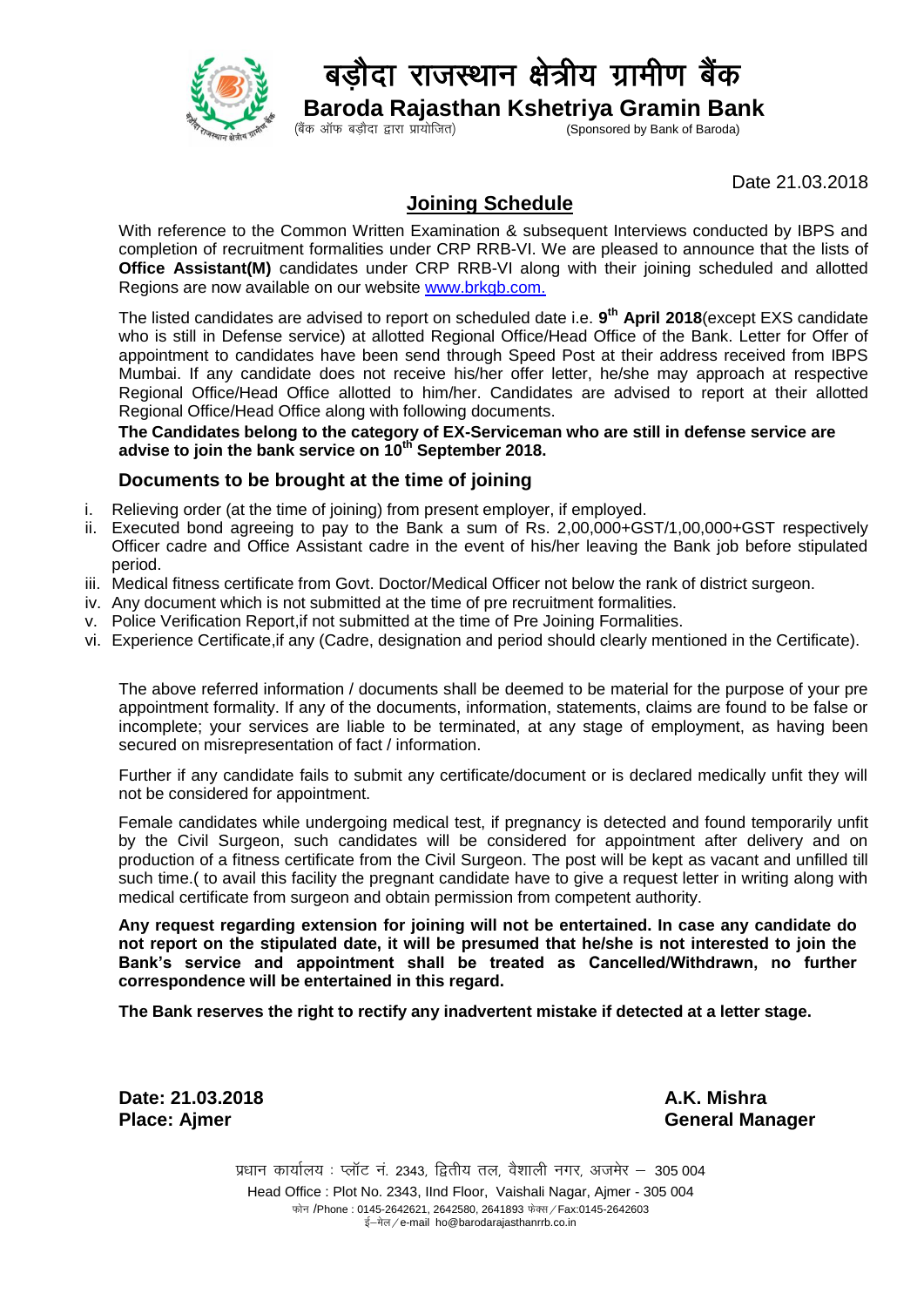|                         | <b>Office Assistant (M)</b><br>Scheduled Joining Date - 09-04-2018 |                            |                       |                       |  |
|-------------------------|--------------------------------------------------------------------|----------------------------|-----------------------|-----------------------|--|
| Sr.                     | Roll No.                                                           | <b>Name</b>                | <b>Alloted Region</b> | <b>Region Address</b> |  |
| $\mathbf 1$             | 2660309525                                                         | <b>JYOTI MEENA</b>         | <b>ALWAR</b>          |                       |  |
| $\overline{2}$          | 2690348395                                                         | <b>MONIKA MEENA</b>        | <b>ALWAR</b>          |                       |  |
| 3                       | 2660108068                                                         | <b>JYOTI</b>               | <b>ALWAR</b>          |                       |  |
| $\overline{\mathbf{4}}$ | 2660110472                                                         | <b>ANUJA KUMARI</b>        | <b>ALWAR</b>          |                       |  |
| $\overline{5}$          | 2660111100                                                         | PRIYANKA MANDOWRA          | <b>ALWAR</b>          |                       |  |
| $\,6$                   | 2690171849                                                         | <b>JYOTI</b>               | <b>ALWAR</b>          |                       |  |
| $\overline{7}$          | 2660509564                                                         | <b>SONAL TAXAK</b>         | <b>ALWAR</b>          |                       |  |
| $\bf 8$                 | 2660510252                                                         | <b>RENU KUMARI</b>         | <b>ALWAR</b>          |                       |  |
| $\boldsymbol{9}$        | 2660510795                                                         | PRIYA MANGAL               | <b>ALWAR</b>          |                       |  |
| 10                      | 2660710282                                                         | <b>TANU GOYAL</b>          | <b>ALWAR</b>          | 13, Lajpat Nagar,     |  |
| 11                      | 2690748064                                                         | RASHMI KUMARI AGRAWAL      | <b>ALWAR</b>          | Scheme - 2, Alwar     |  |
| 12                      | 2690571044                                                         | <b>ADITI YADAV</b>         | <b>ALWAR</b>          | (Rajasthan)           |  |
| 13                      | 2690750810                                                         | <b>NAMIT JAIN</b>          | <b>ALWAR</b>          |                       |  |
| 14                      | 2690771051                                                         | <b>URVASHI JAIN</b>        | <b>ALWAR</b>          |                       |  |
| 15                      | 2690355581                                                         | <b>SUMANT KUMAR MEENA</b>  | <b>ALWAR</b>          |                       |  |
| 16                      | 2690755799                                                         | <b>AKASH GUPTA</b>         | <b>ALWAR</b>          |                       |  |
| 17                      | 2690763620                                                         | <b>KAPIL GERA</b>          | <b>ALWAR</b>          |                       |  |
| 18                      | 2661506288                                                         | RAJPAL YADAV               | <b>ALWAR</b>          |                       |  |
| 19                      | 2661508017                                                         | <b>GOVIND SINGH</b>        | <b>ALWAR</b>          |                       |  |
| 20                      | 2690368057                                                         | <b>MOHIT MEENA</b>         | <b>ALWAR</b>          |                       |  |
| 21                      | 2690128627                                                         | <b>NIRAJ</b>               | <b>ALWAR</b>          |                       |  |
| 22                      | 2661305233                                                         | <b>DEVINDER KUMAR</b>      | <b>ALWAR</b>          |                       |  |
| 23                      | 2690732194                                                         | PRITI KUMARI               | <b>BANSWARA</b>       |                       |  |
| 24                      | 2710702794                                                         | <b>RUCHI MUNYA</b>         | <b>BANSWARA</b>       |                       |  |
| 25                      | 2730706510                                                         | JAYA KUNWAR SARANGDEVOT    | <b>BANSWARA</b>       |                       |  |
| 26                      | 2690171170                                                         | NEHA DALCHAND BASWALA      | <b>BANSWARA</b>       |                       |  |
| 27                      | 2651106912                                                         | <b>ASHOK KUMAR MEENA</b>   | <b>BANSWARA</b>       |                       |  |
| 28                      | 2650105124                                                         | AJAY KUMAR JINGAR          | <b>BANSWARA</b>       |                       |  |
| 29                      | 2650105959                                                         | <b>MRADUL CHAUHAN</b>      | <b>BANSWARA</b>       | Khadi Flex Building,  |  |
| 30                      | 2650106451                                                         | <b>AJAY KUMAR</b>          | <b>BANSWARA</b>       | <b>Housing Board</b>  |  |
| 31                      | 2650506158                                                         | SAURABH CHOUDHARY          | <b>BANSWARA</b>       | Teeraha, Udaipur      |  |
| 32                      | 2650506737                                                         | <b>BRAJESH RAWAT</b>       | <b>BANSWARA</b>       | Road, Banswara        |  |
| 33                      | 2650506789                                                         | PAWAN KUMAR JAT            | <b>BANSWARA</b>       | (Rajasthan)           |  |
| 34                      | 2651502474                                                         | RAGHUVEER SINGH TANWAR     | <b>BANSWARA</b>       |                       |  |
| 35                      | 2651503461                                                         | RAJVEER SINGH RATHORE      | <b>BANSWARA</b>       |                       |  |
| 36                      | 2651503462                                                         | <b>SUMER SINGH CHAUHAN</b> | <b>BANSWARA</b>       |                       |  |
| 37                      | 2690361744                                                         | <b>MANOJ KUMAR MEENA</b>   | <b>BANSWARA</b>       |                       |  |
| 38                      | 2670101856                                                         | PRAKASH CHANDRA BALAI      | <b>BANSWARA</b>       |                       |  |
| 39                      | 2730105161                                                         | <b>AMIT BHONSLE</b>        | <b>BANSWARA</b>       |                       |  |
| 40                      | 2690149777                                                         | <b>HITESH LADOTI</b>       | <b>BANSWARA</b>       |                       |  |
| 41                      | 2690567722                                                         | RAJKAMAL CHOUDHARY         | <b>BANSWARA</b>       | Khadi Flex Building,  |  |
| 42                      | 2730707137                                                         | <b>VIPIN KHANDELWAL</b>    | <b>BANSWARA</b>       | <b>Housing Board</b>  |  |
| 43                      | 2711508788                                                         | SHASHI BHUSHAN JHA         | <b>BANSWARA</b>       | Teeraha, Udaipur      |  |
| 44                      | 2711509521                                                         | <b>DEEPAK KUMAR</b>        | <b>BANSWARA</b>       | Road, Banswara        |  |
| 45                      | 2720511577                                                         | <b>DEEPAK KUMAR</b>        | <b>BANSWARA</b>       | (Rajasthan)           |  |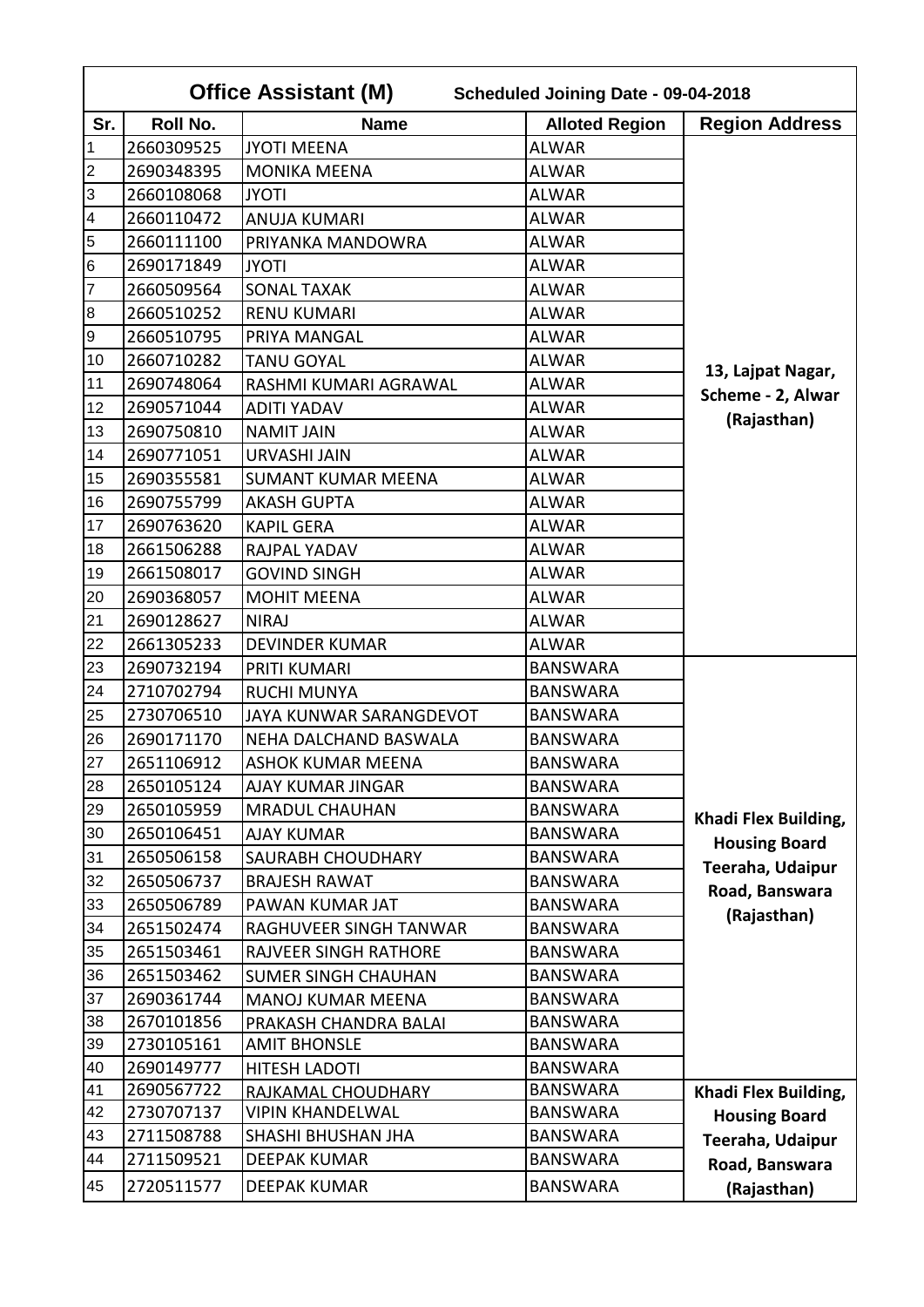|     | <b>Office Assistant (M)</b><br>Scheduled Joining Date - 09-04-2018 |                             |                       |                            |  |  |
|-----|--------------------------------------------------------------------|-----------------------------|-----------------------|----------------------------|--|--|
| Sr. | <b>Roll No.</b>                                                    | <b>Name</b>                 | <b>Alloted Region</b> | <b>Region Address</b>      |  |  |
| 46  | 2720511719                                                         | <b>RAVI KUMAR SAINI</b>     | <b>BANSWARA</b>       |                            |  |  |
| 47  | 2721513930                                                         | <b>AJAY KUMAR OLA</b>       | <b>BANSWARA</b>       |                            |  |  |
| 48  | 2690759831                                                         | <b>CHETANA PAREEK</b>       | <b>BANSWARA</b>       | Khadi Flex Building,       |  |  |
| 49  | 2690766193                                                         | RINKU SHEKHAWAT             | <b>BANSWARA</b>       | <b>Housing Board</b>       |  |  |
| 50  | 2700508341                                                         | MUKESH PRAJAPAT             | <b>BANSWARA</b>       | Teeraha, Udaipur           |  |  |
| 51  | 2690751250                                                         | <b>BHOLA GUPTA</b>          | <b>BANSWARA</b>       | Road, Banswara             |  |  |
| 52  | 2721305946                                                         | <b>VIJAY BALODA</b>         | <b>BANSWARA</b>       | (Rajasthan)                |  |  |
| 53  | 2690775758                                                         | <b>VIVEK SINGHAL</b>        | <b>BANSWARA</b>       |                            |  |  |
| 54  | 2710709434                                                         | <b>ADITI JAIN</b>           | <b>BARAN</b>          |                            |  |  |
| 55  | 2710707313                                                         | <b>ADITI GUPTA</b>          | <b>BARAN</b>          |                            |  |  |
| 56  | 2690348656                                                         | <b>JYOTI MEENA</b>          | <b>BARAN</b>          |                            |  |  |
| 57  | 2710107440                                                         | <b>INDRAJEET VERMA</b>      | <b>BARAN</b>          |                            |  |  |
| 58  | 2710706543                                                         | <b>UGRASEN RAGHUWANSHI</b>  | <b>BARAN</b>          |                            |  |  |
| 59  | 2690351061                                                         | <b>SUBHASH</b>              | <b>BARAN</b>          |                            |  |  |
| 60  | 2690368050                                                         | DINESH CHAND MEENA          | <b>BARAN</b>          |                            |  |  |
| 61  | 2690374642                                                         | <b>VIJENDRA KUMAR MEENA</b> | <b>BARAN</b>          |                            |  |  |
| 62  | 2690143941                                                         | PUSHPENDRA PANKAJ           | <b>BARAN</b>          |                            |  |  |
| 63  | 2690163326                                                         | PAVAN MUNDOTIYA             | <b>BARAN</b>          |                            |  |  |
| 64  | 2690166869                                                         | DEVANSHU VERMA              | <b>BARAN</b>          |                            |  |  |
| 65  | 2690502497                                                         | <b>VIKAS DUDI</b>           | <b>BARAN</b>          |                            |  |  |
| 66  | 2690750017                                                         | <b>AJAY PAL</b>             | <b>BARAN</b>          |                            |  |  |
| 67  | 2690349903                                                         | PRABHAKAR MEENA             | <b>BARAN</b>          | <b>Below LIC Building,</b> |  |  |
| 68  | 2710109664                                                         | <b>VINOD MEGHWAL</b>        | <b>BARAN</b>          | Kota Road, Baran           |  |  |
| 69  | 2690751476                                                         | <b>PAPPU SINGH</b>          | <b>BARAN</b>          | (Rajasthan)                |  |  |
| 70  | 2710702886                                                         | PALASH JAIN                 | <b>BARAN</b>          |                            |  |  |
| 71  | 2710707161                                                         | <b>SHUBHAM GOKHARU</b>      | <b>BARAN</b>          |                            |  |  |
| 72  | 2660310563                                                         | <b>ASHOK KUMAR MEENA</b>    | <b>BARAN</b>          |                            |  |  |
| 73  | 2690346223                                                         | RAMKISHAN MEENA             | <b>BARAN</b>          |                            |  |  |
| 74  | 2690373331                                                         | AJIT KUMAR MEENA            | <b>BARAN</b>          |                            |  |  |
| 75  | 2690773841                                                         | <b>ANKIT SRIVASTAVA</b>     | <b>BARAN</b>          |                            |  |  |
| 76  | 2690355778                                                         | MAHENDRA KUMAR MEENA        | <b>BARAN</b>          |                            |  |  |
| 77  | 2690162308                                                         | <b>DEEPANKAR BUNDEL</b>     | <b>BARAN</b>          |                            |  |  |
| 78  | 2691331088                                                         | ANIL KUMAR CHOUDHARY        | <b>BARAN</b>          |                            |  |  |
| 79  | 2690745756                                                         | <b>UMANG SINGHAL</b>        | <b>BARAN</b>          |                            |  |  |
| 80  | 2690750982                                                         | <b>VINAY KUMAR MITTAL</b>   | <b>BARAN</b>          |                            |  |  |
| 81  | 2651501483                                                         | <b>ASHOK KUMAR GORAI</b>    | <b>BARAN</b>          |                            |  |  |
| 82  | 2691512429                                                         | <b>AJAY SINGH</b>           | <b>BARAN</b>          |                            |  |  |
| 83  | 2690342276                                                         | NEETESH KUMARI              | <b>BHARATPUR</b>      |                            |  |  |
| 84  | 2690371565                                                         | <b>SUBHAM KUMARI</b>        | <b>BHARATPUR</b>      | 1, Krishna Nagar,          |  |  |
| 85  | 2660707155                                                         | <b>SHREYA</b>               | <b>BHARATPUR</b>      | <b>Bharatpur</b>           |  |  |
| 86  | 2690760408                                                         | PRIYANKA GUPTA              | <b>BHARATPUR</b>      | (Rajasthan)                |  |  |
| 87  | 2690760796                                                         | AYUSHI SHARMA               | <b>BHARATPUR</b>      |                            |  |  |
| 88  | 2690765573                                                         | <b>ADITI SHARMA</b>         | <b>BHARATPUR</b>      |                            |  |  |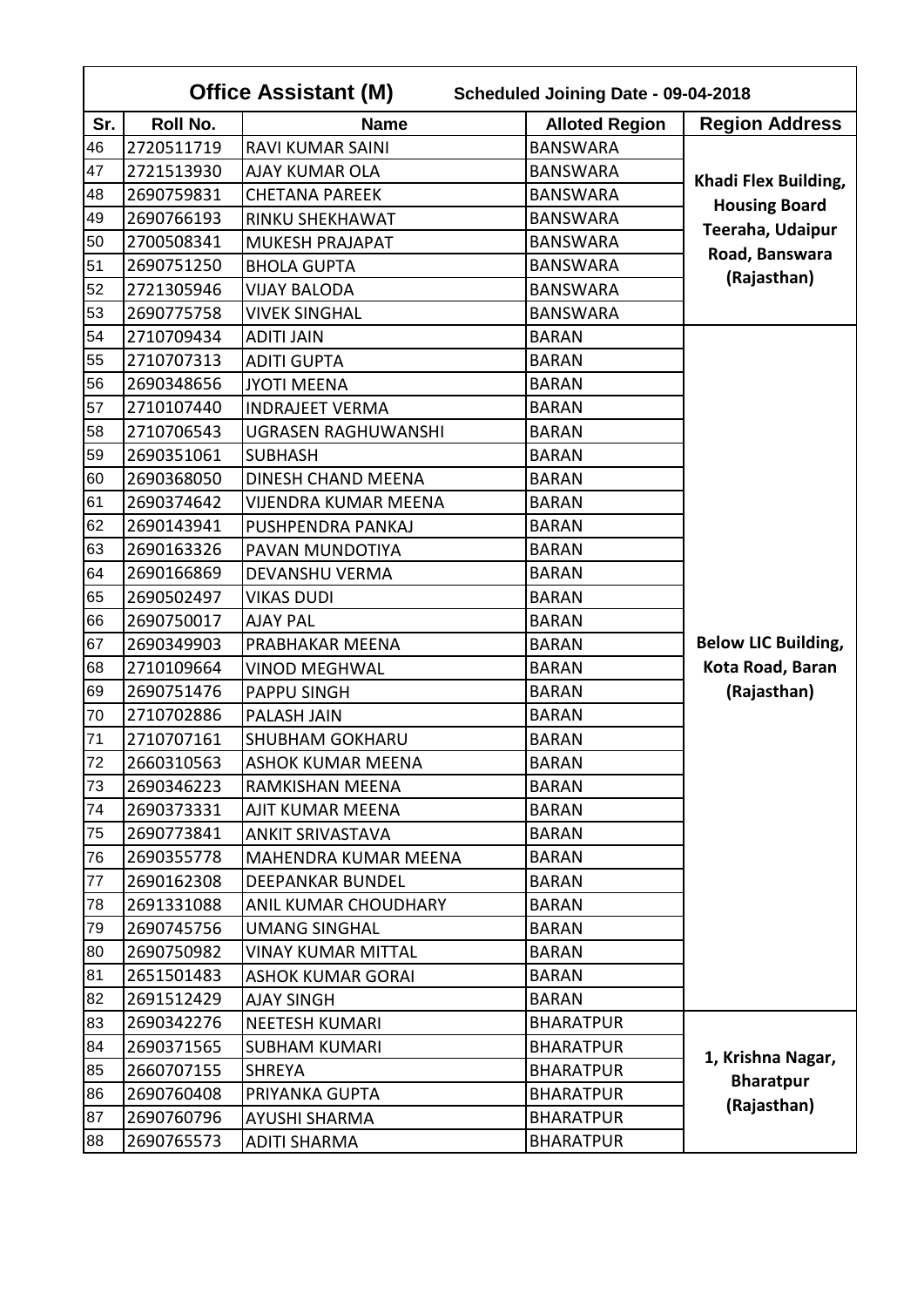|     | <b>Office Assistant (M)</b><br>Scheduled Joining Date - 09-04-2018 |                           |                       |                            |  |
|-----|--------------------------------------------------------------------|---------------------------|-----------------------|----------------------------|--|
| Sr. | <b>Roll No.</b>                                                    | <b>Name</b>               | <b>Alloted Region</b> | <b>Region Address</b>      |  |
| 89  | 2690766008                                                         | <b>PREETI GUPTA</b>       | <b>BHARATPUR</b>      |                            |  |
| 90  | 2690355086                                                         | <b>HEERA KUMARI MEENA</b> | <b>BHARATPUR</b>      |                            |  |
| 91  | 2690342338                                                         | PADAM BAI MEENA           | <b>BHARATPUR</b>      |                            |  |
| 92  | 2690760550                                                         | <b>KOMAL GARG</b>         | <b>BHARATPUR</b>      |                            |  |
| 93  | 2690742881                                                         | <b>KARISHMA KAUSHIK</b>   | <b>BHARATPUR</b>      |                            |  |
| 94  | 2690747935                                                         | <b>KAVITA SINGHAL</b>     | <b>BHARATPUR</b>      |                            |  |
| 95  | 2690754209                                                         | SHIPRA GOYAL              | <b>BHARATPUR</b>      | 1, Krishna Nagar,          |  |
| 96  | 2690754391                                                         | <b>SUNITA KANWAR</b>      | <b>BHARATPUR</b>      | <b>Bharatpur</b>           |  |
| 97  | 2650704898                                                         | NAGENDRA SINGH FAUZDAR    | <b>BHARATPUR</b>      | (Rajasthan)                |  |
| 98  | 2690750796                                                         | <b>CHARUL GUPTA</b>       | <b>BHARATPUR</b>      |                            |  |
| 99  | 2690751954                                                         | <b>RAKESH SHARMA</b>      | <b>BHARATPUR</b>      |                            |  |
| 100 | 2690763245                                                         | <b>VIVEK SHARMA</b>       | <b>BHARATPUR</b>      |                            |  |
| 101 | 2690767776                                                         | <b>KUNWAR SINGH</b>       | <b>BHARATPUR</b>      |                            |  |
| 102 | 2690706551                                                         | <b>ASHU GUPTA</b>         | <b>BHARATPUR</b>      |                            |  |
| 103 | 2690312263                                                         | <b>VIKASH KUMAR MEENA</b> | <b>BHARATPUR</b>      |                            |  |
| 104 | 2690761175                                                         | AKSHAY KUMAR CHATURVEDI   | <b>BHARATPUR</b>      |                            |  |
| 105 | 2650704354                                                         | <b>VANDANA MUNDRA</b>     | <b>BHILWARA</b>       |                            |  |
| 106 | 2650705913                                                         | <b>AKASH JAIN</b>         | <b>BHILWARA</b>       |                            |  |
| 107 | 2650605445                                                         | <b>SUBHASH THOLIA</b>     | <b>BHILWARA</b>       |                            |  |
| 108 | 2661501044                                                         | SATYENDRA SINGH KUNTAL    | <b>BHILWARA</b>       |                            |  |
| 109 | 2691567918                                                         | YOGESH KUMAR              | <b>BHILWARA</b>       |                            |  |
| 110 | 2690758304                                                         | <b>ASHUTOSH SINGHAL</b>   | <b>BHILWARA</b>       |                            |  |
| 111 | 2690762690                                                         | <b>RAHUL KUMAR</b>        | <b>BHILWARA</b>       |                            |  |
| 112 | 2650105997                                                         | <b>RAHUL MORYA</b>        | <b>BHILWARA</b>       |                            |  |
| 113 | 2650105966                                                         | <b>MADHVI HATOJ</b>       | <b>BHILWARA</b>       |                            |  |
| 114 | 2650105990                                                         | <b>KIRTI TANWAR</b>       | <b>BHILWARA</b>       | Lokpida Complex,           |  |
| 115 | 2650105992                                                         | SWETA RAVIPRAKASH MAHAWAR | <b>BHILWARA</b>       | Sector-8, R C Vyas         |  |
| 116 | 2650506192                                                         | DEEKSHA MALAKAR           | <b>BHILWARA</b>       | Colony, Bhilwara           |  |
| 117 | 2650506786                                                         | ANJU NAWAD                | <b>BHILWARA</b>       | (Rajasthan)                |  |
| 118 | 2690766150                                                         | <b>SUBHA AGARWAL</b>      | <b>BHILWARA</b>       |                            |  |
| 119 | 2650705876                                                         | <b>NAVEEN VARYANI</b>     | <b>BHILWARA</b>       |                            |  |
| 120 | 2721303972                                                         | <b>NIKESH KUMAR</b>       | <b>BHILWARA</b>       |                            |  |
| 121 | 2660707864                                                         | <b>SUNNY GARG</b>         | <b>BHILWARA</b>       |                            |  |
| 122 | 2691572600                                                         | DEVENDRA SINGH RAJPUT     | <b>BHILWARA</b>       |                            |  |
| 123 | 2680600969                                                         | <b>SITARAM</b>            | <b>BHILWARA</b>       |                            |  |
| 124 | 2700508817                                                         | <b>SUMAN CHOUDHARY</b>    | <b>BHILWARA</b>       |                            |  |
| 125 | 2690754103                                                         | <b>GARGI VIJAYVARGIYA</b> | <b>BHILWARA</b>       |                            |  |
| 126 | 2690719714                                                         | <b>GAURAV BHATT</b>       | <b>BHILWARA</b>       |                            |  |
| 127 | 2691512430                                                         | <b>KESHAW PANDEY</b>      | <b>CHITTORGARH</b>    |                            |  |
| 128 | 2661502092                                                         | OM PRAKASH SINHA          | <b>CHITTORGARH</b>    | <b>Shaan Infra Project</b> |  |
| 129 | 2730104566                                                         | <b>SONU MEGHWAL</b>       | CHITTORGARH           | Pvt Ltd, Rajeev            |  |
| 130 | 2650104513                                                         | JITENDRA SANWARIYA        | <b>CHITTORGARH</b>    | Colony, Meera              |  |
| 131 | 2660108034                                                         | LOKESH KAKKAD             | <b>CHITTORGARH</b>    | Market, Chittorgarh        |  |
| 132 | 2660510157                                                         | <b>DEEPAK SAINI</b>       | <b>CHITTORGARH</b>    | (Rajasthan)                |  |
| 133 | 2690557193                                                         | MANISH KUMAR YADAV        | <b>CHITTORGARH</b>    |                            |  |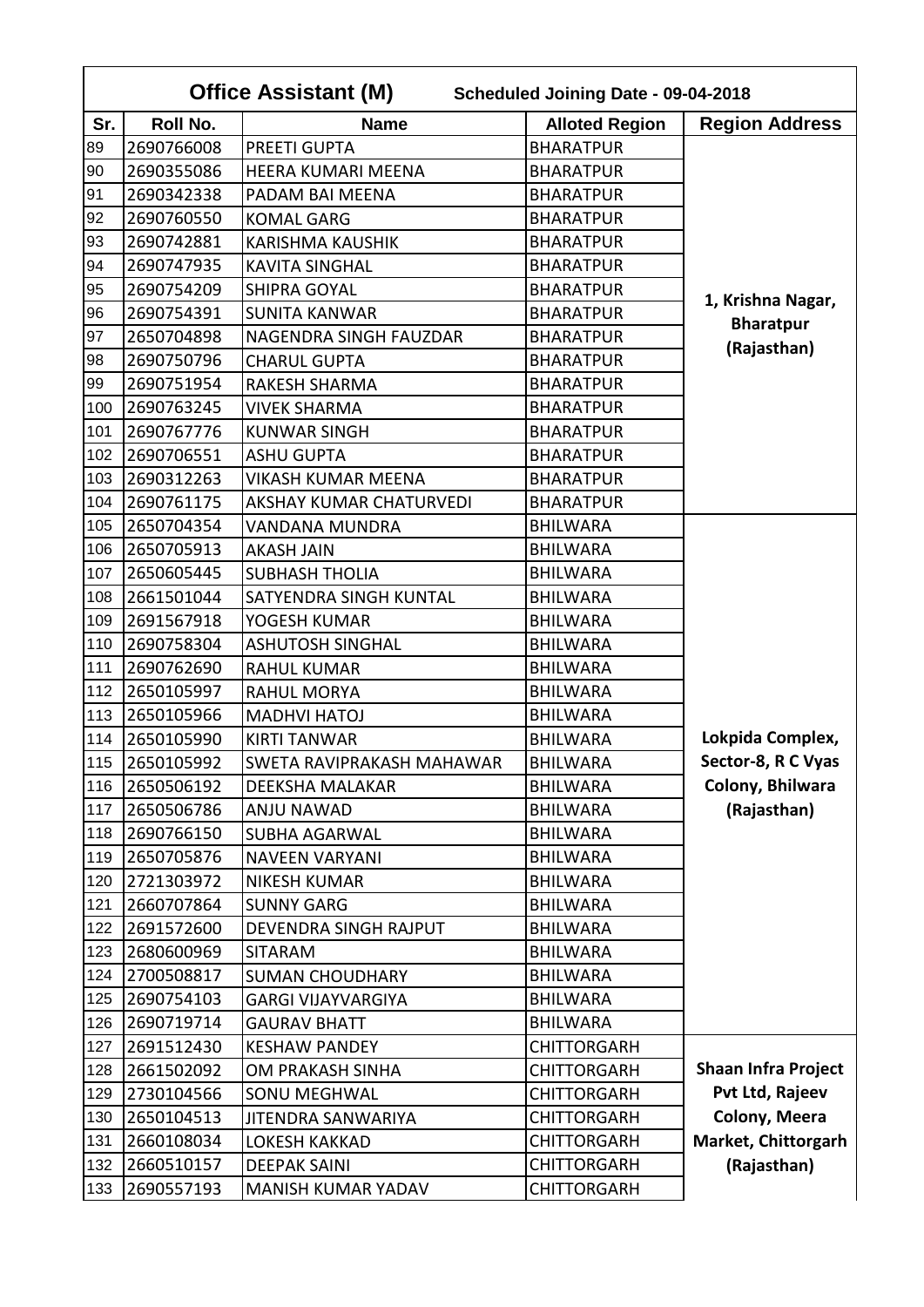|     | <b>Office Assistant (M)</b><br>Scheduled Joining Date - 09-04-2018 |                             |                       |                            |  |
|-----|--------------------------------------------------------------------|-----------------------------|-----------------------|----------------------------|--|
| Sr. | <b>Roll No.</b>                                                    | <b>Name</b>                 | <b>Alloted Region</b> | <b>Region Address</b>      |  |
| 134 | 2691573506                                                         | <b>MAYANK MATHUR</b>        | <b>CHITTORGARH</b>    |                            |  |
| 135 | 2660710887                                                         | <b>HIMANSHU AGARWAL</b>     | <b>CHITTORGARH</b>    |                            |  |
| 136 | 2690750302                                                         | <b>LOKESH GOYAL</b>         | <b>CHITTORGARH</b>    |                            |  |
| 137 | 2690767531                                                         | AVINASH KUMAR BANSAL        | <b>CHITTORGARH</b>    |                            |  |
| 138 | 2680111856                                                         | <b>ABHISHEK SARWA</b>       | <b>CHITTORGARH</b>    |                            |  |
| 139 | 2680509379                                                         | <b>GURSEWAK SINGH</b>       | <b>CHITTORGARH</b>    |                            |  |
| 140 | 2680511104                                                         | ROHITASH POONIA             | <b>CHITTORGARH</b>    |                            |  |
| 141 | 2680511144                                                         | <b>VINOD KUMAR</b>          | <b>CHITTORGARH</b>    |                            |  |
| 142 | 2680512249                                                         | <b>DINESH SONI</b>          | <b>CHITTORGARH</b>    |                            |  |
| 143 | 2690556893                                                         | <b>MANDEEP</b>              | <b>CHITTORGARH</b>    |                            |  |
| 144 | 2690563297                                                         | <b>AKSHAY GIRI</b>          | <b>CHITTORGARH</b>    | <b>Shaan Infra Project</b> |  |
| 145 | 2700508276                                                         | <b>AVINASH</b>              | <b>CHITTORGARH</b>    | Pvt Ltd, Rajeev            |  |
| 146 | 2680708490                                                         | <b>GAURAV SHARMA</b>        | <b>CHITTORGARH</b>    | Colony, Meera              |  |
| 147 | 2700107238                                                         | <b>RAJESH KUMAR</b>         | <b>CHITTORGARH</b>    |                            |  |
| 148 | 2701301413                                                         | <b>BABULAL KUMAR</b>        | <b>CHITTORGARH</b>    | Market, Chittorgarh        |  |
| 149 | 2700507377                                                         | <b>SOURABH CHOUDHARY</b>    | <b>CHITTORGARH</b>    | (Rajasthan)                |  |
| 150 | 2700507409                                                         | <b>DINESH GEHLOT</b>        | <b>CHITTORGARH</b>    |                            |  |
| 151 | 2700507419                                                         | <b>RAHUL BHATI</b>          | <b>CHITTORGARH</b>    |                            |  |
| 152 | 2700508981                                                         | SANJAY                      | <b>CHITTORGARH</b>    |                            |  |
| 153 | 2700702752                                                         | <b>RAHUL GAUR</b>           | <b>CHITTORGARH</b>    |                            |  |
| 154 | 2700507375                                                         | SANJAY                      | <b>CHITTORGARH</b>    |                            |  |
| 155 | 2690358035                                                         | <b>VIJENDRA KUMAR MEENA</b> | <b>CHITTORGARH</b>    |                            |  |
| 156 | 2690362579                                                         | RAJ KESH MEENA              | <b>CHITTORGARH</b>    |                            |  |
| 157 | 2690768812                                                         | <b>VINAY KUMAR MISHRA</b>   | <b>CHITTORGARH</b>    |                            |  |
| 158 | 2690172641                                                         | SANDEEP KUMAR PAREWA        | <b>CHITTORGARH</b>    |                            |  |
| 159 | 2690768632                                                         | <b>KAPIL GUPTA</b>          | <b>CHITTORGARH</b>    |                            |  |
| 160 | 2680509008                                                         | KHUSHBOO YADAV              | <b>CHURU</b>          |                            |  |
| 161 | 2690566433                                                         | SAROJ                       | <b>CHURU</b>          |                            |  |
| 162 | 2680711352                                                         | <b>KIRTI PAREEK</b>         | <b>CHURU</b>          |                            |  |
| 163 | 2690571318                                                         | <b>SUMIT</b>                | <b>CHURU</b>          |                            |  |
| 164 | 2680709557                                                         | DIVYA MODI                  | <b>CHURU</b>          |                            |  |
| 165 | 2720700950                                                         | <b>HANSA SHARMA</b>         | <b>CHURU</b>          |                            |  |
| 166 | 2720309177                                                         | ANITA KUMARI MEENA          | <b>CHURU</b>          |                            |  |
| 167 | 2680510017                                                         | <b>SUNITA</b>               | <b>CHURU</b>          |                            |  |
| 168 | 2700507633                                                         | <b>MANISHA MUNDEL</b>       | <b>CHURU</b>          | Khemka Bhawan,             |  |
| 169 | 2700508921                                                         | <b>SUMITRA RALIYA</b>       | <b>CHURU</b>          | <b>Station Road, Churu</b> |  |
| 170 | 2700809276                                                         | <b>NEETU RAJPUROHIT</b>     | <b>CHURU</b>          | (Rajasthan)                |  |
| 171 | 2680102105                                                         | <b>DEEKSHA</b>              | <b>CHURU</b>          |                            |  |
| 172 | 2680707634                                                         | <b>KAJAL KANVAR</b>         | <b>CHURU</b>          |                            |  |
| 173 | 2680707679                                                         | <b>BHAWNA UTREJA</b>        | <b>CHURU</b>          |                            |  |
| 174 | 2690748589                                                         | RADHIKA GOYAL               | <b>CHURU</b>          |                            |  |
| 175 | 2680509089                                                         | <b>NEERU SARWA</b>          | <b>CHURU</b>          |                            |  |
| 176 | 2700109339                                                         | <b>MANISH SONGARA</b>       | <b>CHURU</b>          |                            |  |
| 177 | 2690512638                                                         | <b>MANISH KUMAR SONI</b>    | <b>CHURU</b>          |                            |  |
| 178 | 2680512994                                                         | <b>MANISH SILAYACH</b>      | <b>CHURU</b>          |                            |  |
| 179 | 2681505802                                                         | RAKESH RANJAN SINGH         | <b>CHURU</b>          |                            |  |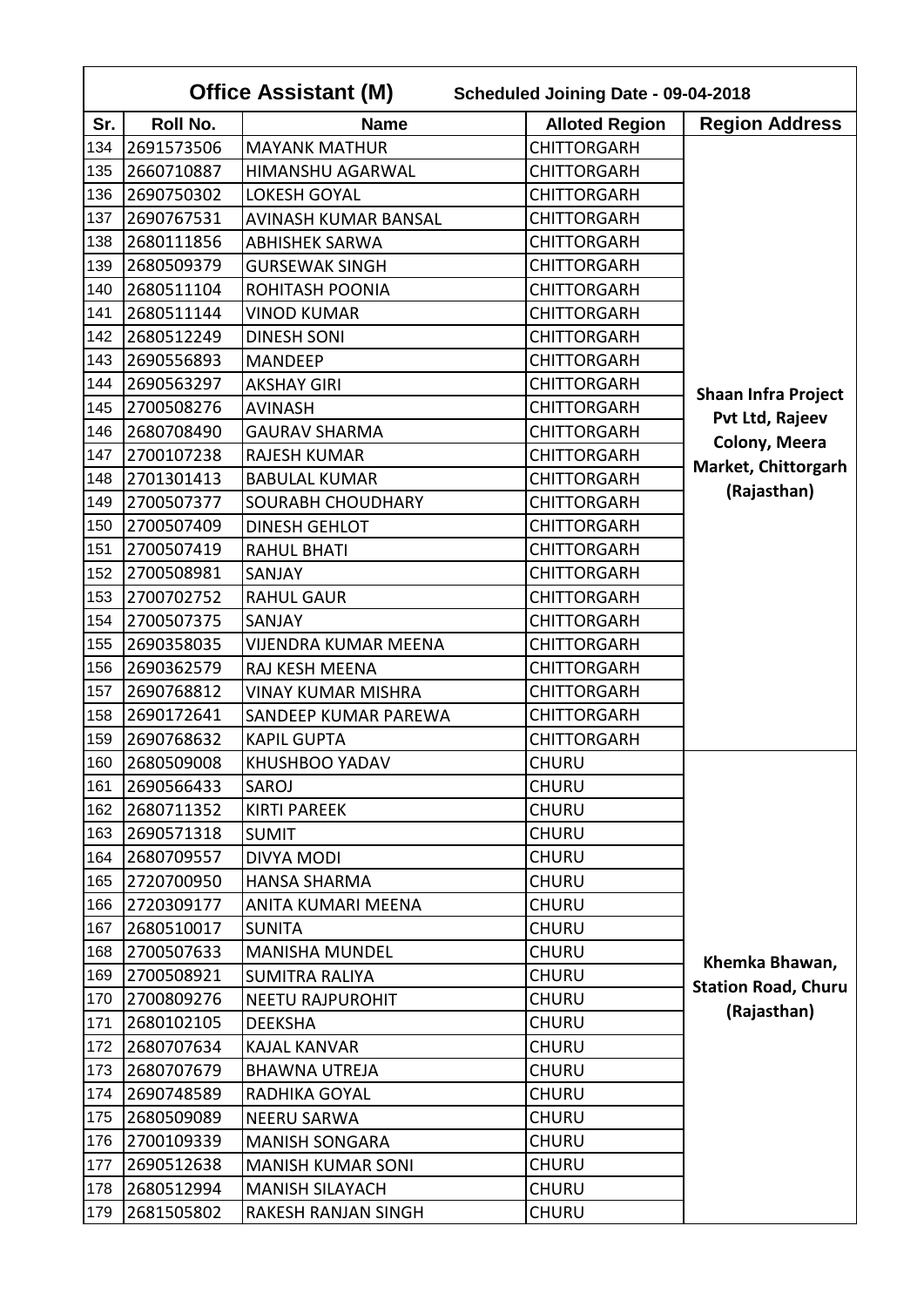|     | <b>Office Assistant (M)</b><br>Scheduled Joining Date - 09-04-2018 |                              |                       |                                 |  |
|-----|--------------------------------------------------------------------|------------------------------|-----------------------|---------------------------------|--|
| Sr. | <b>Roll No.</b>                                                    | <b>Name</b>                  | <b>Alloted Region</b> | <b>Region Address</b>           |  |
| 180 | 2680713390                                                         | <b>CHANDAN SHARMA</b>        | <b>CHURU</b>          |                                 |  |
| 181 | 2720112003                                                         | <b>ASHOKPAL SINGH PINDAR</b> | <b>CHURU</b>          |                                 |  |
| 182 | 2690642228                                                         | <b>KISHAN LAL SUTHAR</b>     | <b>CHURU</b>          |                                 |  |
| 183 | 2720612940                                                         | PRABHU DAYAL SAINI           | <b>CHURU</b>          | Khemka Bhawan,                  |  |
| 184 | 2681310633                                                         | <b>ARUN KUMAR</b>            | CHURU                 | <b>Station Road, Churu</b>      |  |
| 185 | 2720511273                                                         | <b>SAURAV NAGAL</b>          | CHURU                 | (Rajasthan)                     |  |
| 186 | 2680711378                                                         | <b>AKASH MAHARSHI</b>        | <b>CHURU</b>          |                                 |  |
| 187 | 2680109791                                                         | <b>DILIP KUMAR</b>           | CHURU                 |                                 |  |
| 188 | 2700509036                                                         | <b>SAVITRI</b>               | <b>CHURU</b>          |                                 |  |
| 189 | 2691373507                                                         | <b>ARVIND KUMAR JANGID</b>   | <b>HEAD OFFICE</b>    | Plot No. 2343,<br>Second Floor, |  |
| 190 | 2650704385                                                         | LAXMI MAHESHWARI             | <b>HEAD OFFICE</b>    | Vaishali Nagar,                 |  |
| 191 | 2661501047                                                         | <b>RAVINDER KUMAR</b>        | <b>HEAD OFFICE</b>    | Ajmer - 305 004                 |  |
| 192 | 2691574433                                                         | <b>NAVEEN KUMAR POONIA</b>   | <b>JHUNJHUNU</b>      |                                 |  |
| 193 | 2690742422                                                         | <b>ANKITA</b>                | <b>JHUNJHUNU</b>      |                                 |  |
| 194 | 2720111021                                                         | <b>NISHA</b>                 | <b>UNUHLNUHL</b>      |                                 |  |
| 195 | 2680510345                                                         | SANGEETA                     | <b>JHUNJHUNU</b>      |                                 |  |
| 196 | 2690560080                                                         | <b>KOMAL</b>                 | <b>JHUNJHUNU</b>      |                                 |  |
| 197 | 2690565861                                                         | <b>DIVYA SHREE</b>           | <b>JHUNJHUNU</b>      |                                 |  |
| 198 | 2690572241                                                         | POONAM KUMARI MITHARWAL      | <b>JHUNJHUNU</b>      |                                 |  |
| 199 | 2720501791                                                         | <b>CHANCHAL JANGIR</b>       | <b>JHUNJHUNU</b>      |                                 |  |
| 200 | 2720510294                                                         | <b>KUMARI ADITI</b>          | <b>JHUNJHUNU</b>      |                                 |  |
| 201 | 2720512572                                                         | <b>NITESH</b>                | <b>JHUNJHUNU</b>      |                                 |  |
| 202 | 2720512720                                                         | <b>MAMTA</b>                 | <b>JHUNJHUNU</b>      |                                 |  |
| 203 | 2720513309                                                         | <b>ARTI PRAJAPAT</b>         | <b>JHUNJHUNU</b>      |                                 |  |
| 204 | 2690766544                                                         | SANDHYA SHARMA               | <b>JHUNJHUNU</b>      |                                 |  |
| 205 | 2720709786                                                         | SHWETA BHAGCHANDKA           | <b>JHUNJHUNU</b>      |                                 |  |
| 206 | 2720711798                                                         | <b>BABITA SHARMA</b>         | <b>JHUNJHUNU</b>      | Mandawa Mod,                    |  |
| 207 | 2720711874                                                         | KHUSHBOO SHARMA              | <b>UNUHLNUHL</b>      | Jhujhunu (Rajasthan)            |  |
| 208 | 2680108845                                                         | RAJENDAR KUMAR               | <b>JHUNJHUNU</b>      |                                 |  |
| 209 | 2720311208                                                         | VIKASH KUMAR                 | <b>JHUNJHUNU</b>      |                                 |  |
| 210 | 2690173905                                                         | PANKAJ KUMAR                 | <b>JHUNJHUNU</b>      |                                 |  |
| 211 | 2720111964                                                         | RAKESH KUMAR FULWA           | JHUNJHUNU             |                                 |  |
| 212 | 2720608960                                                         | <b>MANISH KUMAR SONI</b>     | JHUNJHUNU             |                                 |  |
| 213 | 2691339199                                                         | <b>RAMESH KUMAR</b>          | <b>JHUNJHUNU</b>      |                                 |  |
| 214 | 2721300982                                                         | <b>SURESH KUMAR</b>          | <b>UNUHLNUHL</b>      |                                 |  |
| 215 | 2650506653                                                         | PREETAM                      | <b>JHUNJHUNU</b>      |                                 |  |
| 216 | 2690556179                                                         | AMAN                         | <b>UNUHLNUHL</b>      |                                 |  |
| 217 | 2720511286                                                         | AMIT KUMAR KHALIYA           | <b>JHUNJHUNU</b>      |                                 |  |
| 218 | 2720512722                                                         | <b>AJAY KUMAR</b>            | <b>JHUNJHUNU</b>      |                                 |  |
| 219 | 2720513280                                                         | <b>BHAWANI SINGH PANWAR</b>  | <b>JHUNJHUNU</b>      |                                 |  |
| 220 | 2720513408                                                         | DHARMVEER SINGH              | <b>JHUNJHUNU</b>      |                                 |  |
| 221 | 2721507961                                                         | <b>ANIL KUMAR</b>            | <b>JHUNJHUNU</b>      |                                 |  |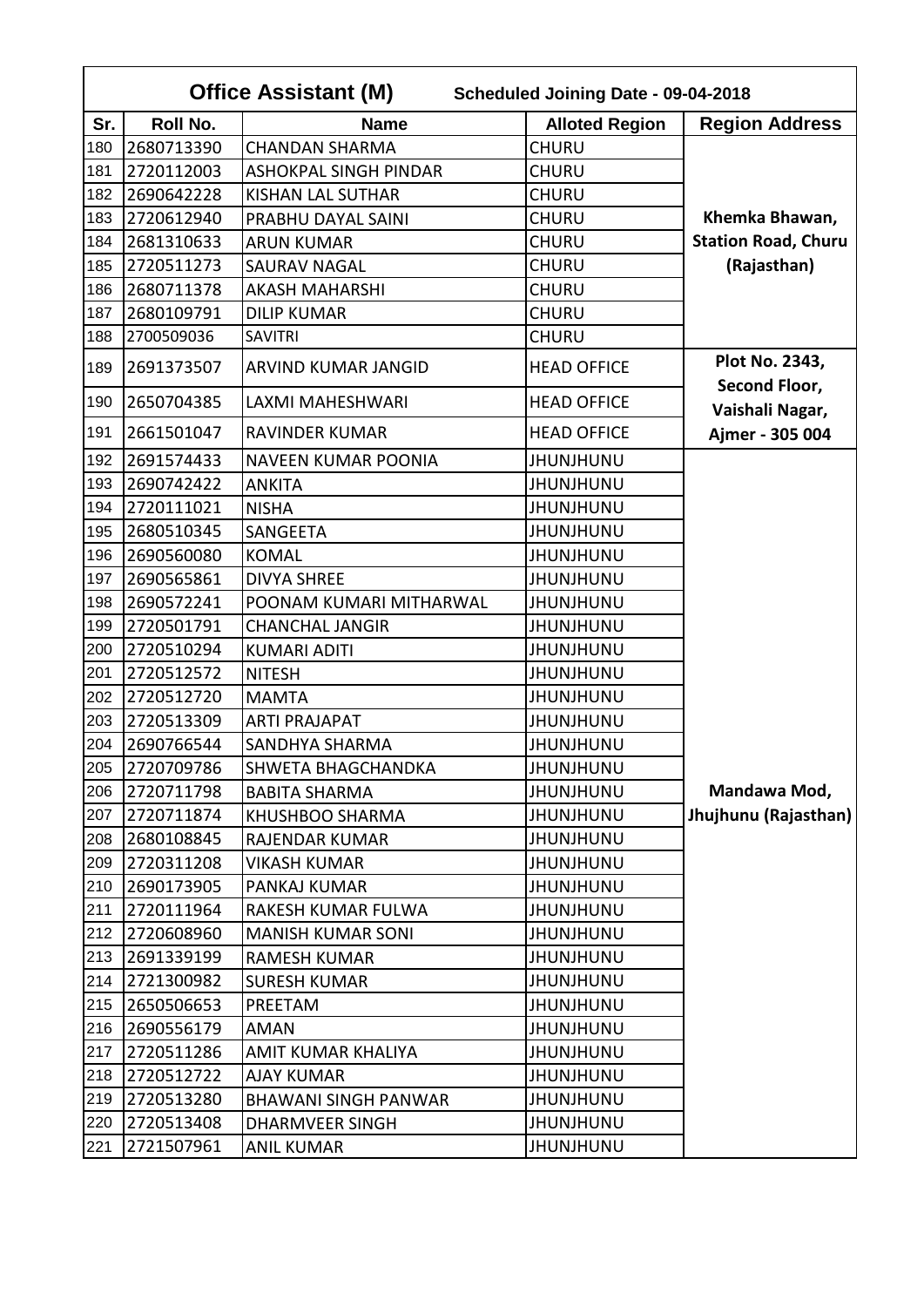|     | <b>Office Assistant (M)</b><br>Scheduled Joining Date - 09-04-2018 |                             |                       |                       |  |
|-----|--------------------------------------------------------------------|-----------------------------|-----------------------|-----------------------|--|
| Sr. | Roll No.                                                           | <b>Name</b>                 | <b>Alloted Region</b> | <b>Region Address</b> |  |
| 222 | 2691507229                                                         | <b>RANJEET KUMAR</b>        | <b>KOTA</b>           |                       |  |
| 223 | 2690368559                                                         | <b>ANIL KUMAR MEENA</b>     | <b>KOTA</b>           |                       |  |
| 224 | 2660510787                                                         | <b>AMIT KUMAR</b>           | <b>KOTA</b>           |                       |  |
| 225 | 2660707180                                                         | <b>MOHIT GUPTA</b>          | <b>KOTA</b>           |                       |  |
| 226 | 2710308295                                                         | KHUSHBU MEENA               | <b>KOTA</b>           |                       |  |
| 227 | 2710309114                                                         | <b>SURBHI MEENA</b>         | <b>KOTA</b>           |                       |  |
| 228 | 2690742699                                                         | <b>AAKANKSHA JAIN</b>       | <b>KOTA</b>           |                       |  |
| 229 | 2690374330                                                         | <b>CHETAN PRAKASH MEENA</b> | <b>KOTA</b>           | 9, A-B, Jhalawar      |  |
| 230 | 2690163092                                                         | MAHENDRA KUMAR VERMA        | <b>KOTA</b>           | Road, Chhawni, Kota   |  |
| 231 | 2690172872                                                         | <b>DILIP NAGAR</b>          | KOTA                  |                       |  |
| 232 | 2691317178                                                         | <b>SUSHIL KUMAR</b>         | <b>KOTA</b>           | (Rajasthan)           |  |
| 233 | 2690574085                                                         | <b>MUKESH CHOUDHARY</b>     | <b>KOTA</b>           |                       |  |
| 234 | 2690346262                                                         | PRADEEP KUMAR MEENA         | KOTA                  |                       |  |
| 235 | 2690372648                                                         | MAHAVEER PRASAD MEENA       | <b>KOTA</b>           |                       |  |
| 236 | 2710306755                                                         | MONU KUMAR MEENA            | <b>KOTA</b>           |                       |  |
| 237 | 2710510028                                                         | <b>VINAY KUMAWAT</b>        | <b>KOTA</b>           |                       |  |
| 238 | 2690723729                                                         | RAVINDRA SINGHAL            | <b>KOTA</b>           |                       |  |
| 239 | 2710710096                                                         | <b>KAMAL SHARMA</b>         | <b>KOTA</b>           |                       |  |
| 240 | 2690155436                                                         | RAJNISH KUMAR KHANNA        | <b>NEEM KA THANA</b>  |                       |  |
| 241 | 2690359826                                                         | <b>KIRAN MEENA</b>          | <b>NEEM KA THANA</b>  |                       |  |
| 242 | 2690147820                                                         | <b>ANJALI NANDA</b>         | <b>NEEM KA THANA</b>  |                       |  |
| 243 | 2690153836                                                         | RICHA JETHWA                | <b>NEEM KA THANA</b>  |                       |  |
| 244 | 2690804908                                                         | LAJWANTI                    | <b>NEEM KA THANA</b>  |                       |  |
| 245 | 2660308910                                                         | <b>NAVEEN MEENA</b>         | <b>NEEM KA THANA</b>  |                       |  |
| 246 | 2660110463                                                         | <b>AMIT KUMAR</b>           | <b>NEEM KA THANA</b>  |                       |  |
| 247 | 2660500584                                                         | RAHUL KUMAR PRAJAPAT        | <b>NEEM KA THANA</b>  |                       |  |
| 248 | 2690562644                                                         | PUSHPENDRA SINGH            | NEEM KA THANA         |                       |  |
| 249 | 2660707162                                                         | <b>GAURAV KUMAR GOYAL</b>   | <b>NEEM KA THANA</b>  |                       |  |
| 250 | 2660707936                                                         | PRASOON KUMAR GUPTA         | <b>NEEM KA THANA</b>  | Plot No.-130, Ward    |  |
| 251 | 2660709164                                                         | <b>ANKIT AGARWAL</b>        | NEEM KA THANA         | No.-15, Near          |  |
| 252 | 2660709777                                                         | SAHIL NAGPAL                | <b>NEEM KA THANA</b>  | Goushala Khetri       |  |
| 253 | 2691317172                                                         | SANDEEP KUMAR               | NEEM KA THANA         | Road, Neem Ka         |  |
| 254 | 2690523542                                                         | <b>ASHOK KUMAR</b>          | <b>NEEM KA THANA</b>  | Thana (Rajasthan)     |  |
| 255 | 2690745236                                                         | <b>BHANU PRATAP SINGH</b>   | <b>NEEM KA THANA</b>  |                       |  |
| 256 | 2691523530                                                         | <b>RAKESH KUMAR</b>         | <b>NEEM KA THANA</b>  |                       |  |
| 257 | 2680608705                                                         | <b>MUKESH KUMAR</b>         | <b>NEEM KA THANA</b>  |                       |  |
| 258 | 2680509034                                                         | <b>VIKASH</b>               | <b>NEEM KA THANA</b>  |                       |  |
| 259 | 2680510170                                                         | <b>GURPREET SINGH</b>       | <b>NEEM KA THANA</b>  |                       |  |
| 260 | 2680511044                                                         | AKASHDEEP SINGH             | <b>NEEM KA THANA</b>  |                       |  |
| 261 | 2680800978                                                         | <b>RAJAT KUMAR</b>          | <b>NEEM KA THANA</b>  |                       |  |
| 262 | 2680810652                                                         | <b>AVTAR SINGH</b>          | <b>NEEM KA THANA</b>  |                       |  |
| 263 | 2680712527                                                         | PAWAN KUMAR BATRA           | NEEM KA THANA         |                       |  |
| 264 | 2680709618                                                         | SAHIL KATARIA               | NEEM KA THANA         |                       |  |
| 265 | 2690166961                                                         | <b>SUNIL KUMAR KULDEEP</b>  | <b>NEEM KA THANA</b>  |                       |  |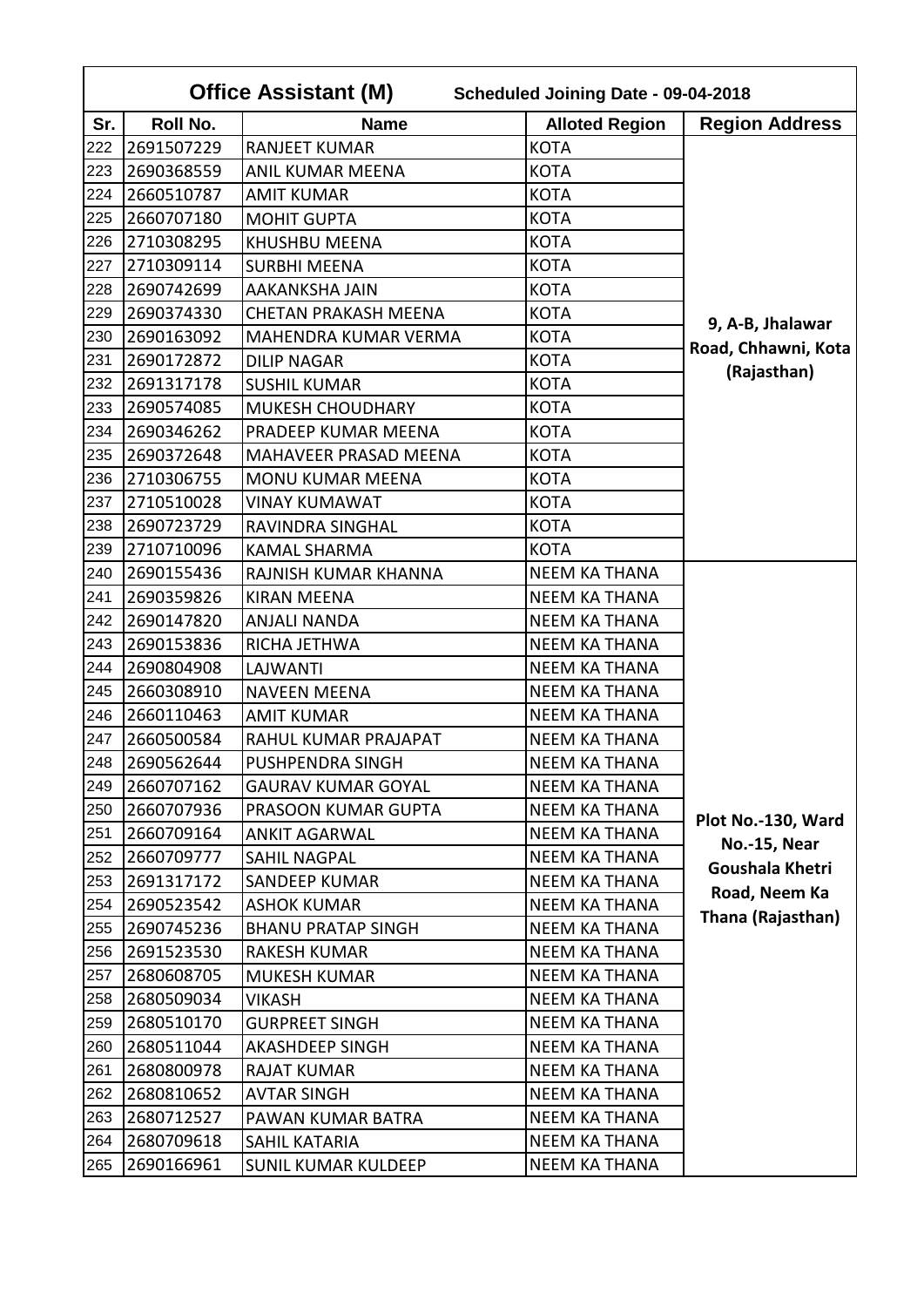|     | <b>Office Assistant (M)</b><br>Scheduled Joining Date - 09-04-2018 |                             |                       |                             |  |
|-----|--------------------------------------------------------------------|-----------------------------|-----------------------|-----------------------------|--|
| Sr. | <b>Roll No.</b>                                                    | <b>Name</b>                 | <b>Alloted Region</b> | <b>Region Address</b>       |  |
| 266 | 2690772846                                                         | <b>SACHIN KUMAR GUPTA</b>   | SAWAIMADHOPUR         |                             |  |
| 267 | 2690842247                                                         | <b>CHIRAG SINGHAL</b>       | SAWAIMADHOPUR         |                             |  |
| 268 | 2690157603                                                         | <b>AVINASH JONWAL</b>       | SAWAIMADHOPUR         |                             |  |
| 269 | 2690345920                                                         | <b>DILKESH MEENA</b>        | SAWAIMADHOPUR         |                             |  |
| 270 | 2690161157                                                         | <b>AKSHAY KHAJOTIYA</b>     | SAWAIMADHOPUR         |                             |  |
| 271 | 2690366389                                                         | <b>KIRAN MEENA</b>          | SAWAIMADHOPUR         |                             |  |
| 272 | 2690347971                                                         | <b>SUNITA MEENA</b>         | SAWAIMADHOPUR         |                             |  |
| 273 | 2700308047                                                         | <b>NEELAM MEENA</b>         | SAWAIMADHOPUR         | 2, Balmandir Colony,        |  |
| 274 | 2690865181                                                         | <b>SAPNA GOYAL</b>          | SAWAIMADHOPUR         | Tonk Road, Sawai            |  |
| 275 | 2690165446                                                         | <b>SWETA BAIRWA</b>         | SAWAIMADHOPUR         | Madhopur                    |  |
| 276 | 2690765532                                                         | <b>NEHA JAIN</b>            | SAWAIMADHOPUR         |                             |  |
| 277 | 2690349832                                                         | RAHUL KUMAR MEENA           | SAWAIMADHOPUR         | (Rajasthan)                 |  |
| 278 | 2690359363                                                         | DEEMEPRA KUMAR MEENA        | SAWAIMADHOPUR         |                             |  |
| 279 | 2690361477                                                         | <b>RAJENDRA SEERRA</b>      | SAWAIMADHOPUR         |                             |  |
| 280 | 2690320089                                                         | <b>VINAY KUMAR MEENA</b>    | SAWAIMADHOPUR         |                             |  |
| 281 | 2690166873                                                         | <b>JITENDRA SINGH</b>       | SAWAIMADHOPUR         |                             |  |
| 282 | 2710100879                                                         | RAHUL NAVLAKHA              | SAWAIMADHOPUR         |                             |  |
| 283 | 2691357071                                                         | <b>CHANDAN KUMAR</b>        | SAWAIMADHOPUR         |                             |  |
| 284 | 2701504275                                                         | SANJAY KUMAR GUPTA          | SAWAIMADHOPUR         |                             |  |
| 285 | 2690371500                                                         | <b>SUMAN MEENA</b>          | <b>SIKAR</b>          |                             |  |
| 286 | 2690171268                                                         | VARSHA VERMA                | <b>SIKAR</b>          |                             |  |
| 287 | 2720111144                                                         | MINAKSHI VERMA              | <b>SIKAR</b>          |                             |  |
| 288 | 2690548693                                                         | <b>ANITA KUMARI</b>         | <b>SIKAR</b>          |                             |  |
| 289 | 2690560615                                                         | <b>MANISHA GARHWAL</b>      | <b>SIKAR</b>          |                             |  |
| 290 | 2720710878                                                         | <b>AMBIKA SHARMA</b>        | <b>SIKAR</b>          |                             |  |
| 291 | 2691375898                                                         | <b>PAWAN KUMAR</b>          | <b>SIKAR</b>          |                             |  |
| 292 | 2690363786                                                         | <b>NARESH KUMAR MEENA</b>   | <b>SIKAR</b>          |                             |  |
| 293 | 2720312187                                                         | RAKESH KUMAR MEENA          | <b>SIKAR</b>          |                             |  |
| 294 | 2720110051                                                         | <b>BABLOO</b>               | <b>SIKAR</b>          |                             |  |
| 295 | 2721303964                                                         | <b>SUBHASH CHANDRA</b>      | <b>SIKAR</b>          | <b>Fatehpur Road, Sikar</b> |  |
| 296 | 2721304946                                                         | <b>BHANWAR LAL CHAHR</b>    | <b>SIKAR</b>          | (Rajasthan)                 |  |
| 297 | 2721304967                                                         | <b>KAILASH CHANDER</b>      | <b>SIKAR</b>          |                             |  |
| 298 | 2690555366                                                         | <b>SURENDRA KUMAR YADAV</b> | <b>SIKAR</b>          |                             |  |
| 299 | 2690556356                                                         | SURENDRA KUMAR JAKHAR       | <b>SIKAR</b>          |                             |  |
| 300 | 2720510267                                                         | SURENDRA KUMAR KUMAWAT      | <b>SIKAR</b>          |                             |  |
| 301 | 2720511274                                                         | DESHRAJ KUMAWAT             | <b>SIKAR</b>          |                             |  |
| 302 | 2720513211                                                         | PRADEEP KUMAR SAINI         | <b>SIKAR</b>          |                             |  |
| 303 | 2721503979                                                         | ANIL KUMAR JAKHAR           | <b>SIKAR</b>          |                             |  |
| 304 | 2720712762                                                         | ASHISH KUMAR AGRAWAL        | <b>SIKAR</b>          |                             |  |
| 305 | 2690912774                                                         | DILBAG SINGH                | <b>SIKAR</b>          |                             |  |
| 306 | 2691556821                                                         | <b>DEEPAK CHOUDHARY</b>     | <b>SIKAR</b>          |                             |  |
| 307 | 2691546033                                                         | PRAMESH PRIYADARSHI         | <b>SIKAR</b>          |                             |  |